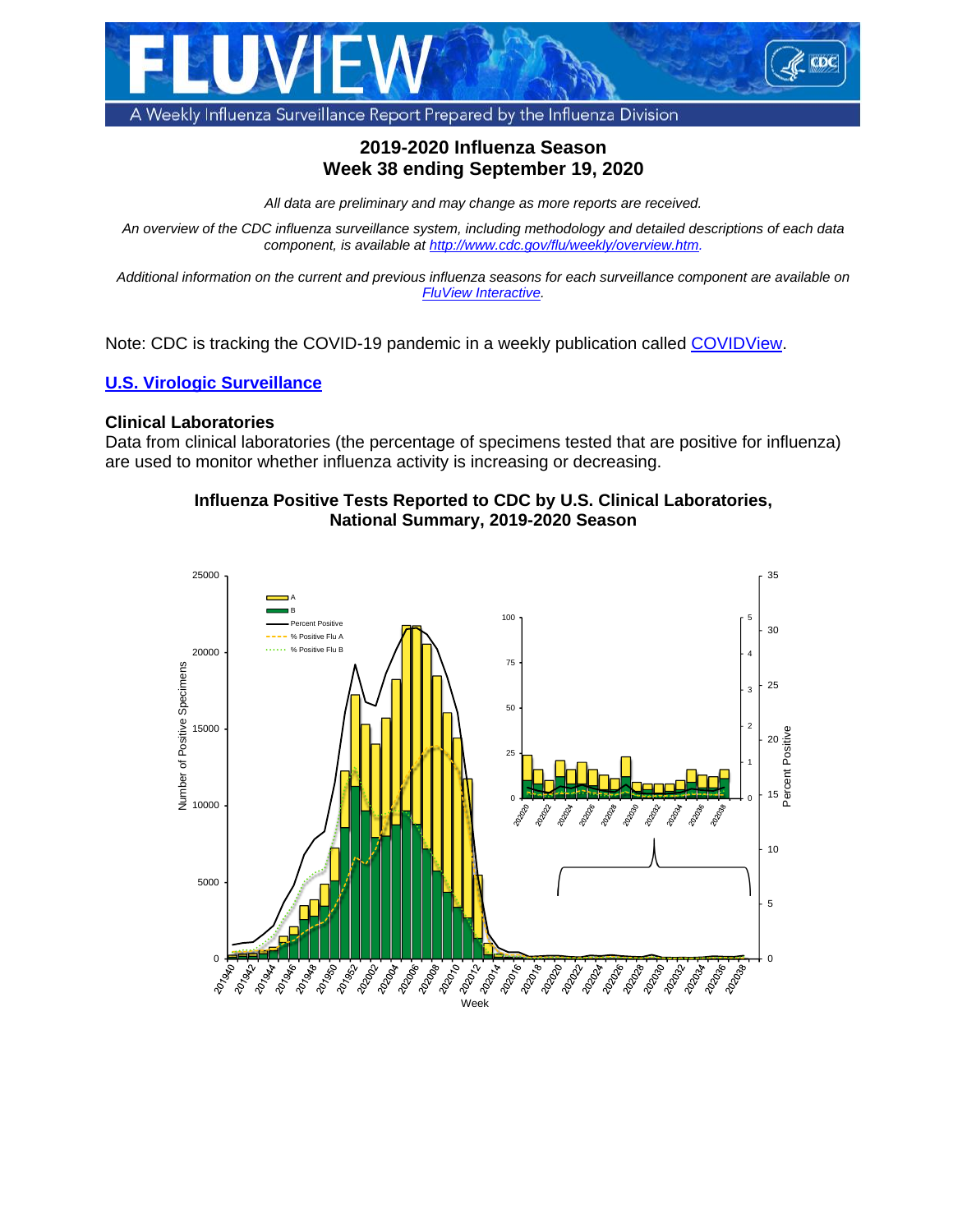## **Public Health Laboratories**

Data from public health laboratories are used to monitor the proportion of circulating viruses that belong to each influenza subtype/lineage.



### **Influenza Positive Tests Reported to CDC by U.S. Public Health Laboratories, National Summary, 2019-2020 Season**

**Additional virologic surveillance information for current and past seasons:** [Surveillance Methods](https://www.cdc.gov/flu/weekly/overview.htm#anchor_1539281228772) | FluView Interactive: [National, Regional, and State Data](https://gis.cdc.gov/grasp/fluview/fluportaldashboard.html) or [Age Data](https://gis.cdc.gov/grasp/fluview/flu_by_age_virus.html) 

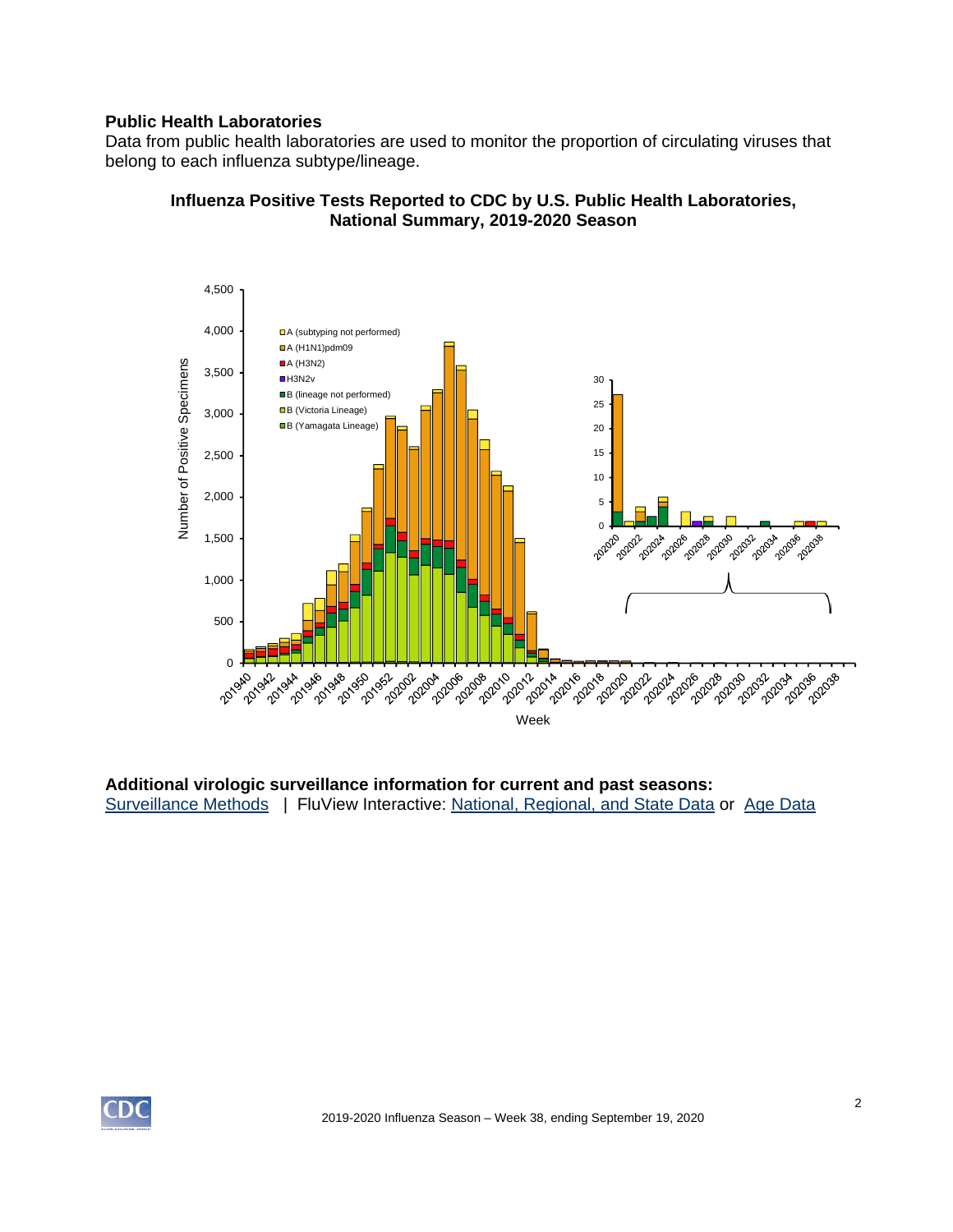## **[Outpatient Illness Surveillance](https://www.cdc.gov/flu/weekly/overview.htm#anchor_1539281266932)**

#### **ILINet**

Nationwide during week 38, 1.0% of patient visits reported through the U.S. Outpatient Influenzalike Illness Surveillance Network (ILINet) were due to influenza-like illness (ILI). This percentage is below the national baseline of 2.4%.

Note: In response to the COVID-19 pandemic, new data sources will be incorporated into ILINet throughout the summer weeks when lower levels of influenza and other respiratory virus circulation are typical. Starting in week 21, increases in the number of patient visits will be seen as new sites are enrolled and the percentage of visits for ILI may change in comparison to previous weeks. While all regions remain below baseline levels for ILI, these system changes should be kept in mind when drawing conclusions from these data. Any changes in ILI due to changes in respiratory virus circulation will be highlighted here.



### **Percentage of Visits for Influenza-like Illness (ILI) Reported by the U.S. Outpatient Influenza-like Illness Surveillance Network (ILINet), Weekly National Summary, 2019-2020 and Selected Previous Seasons**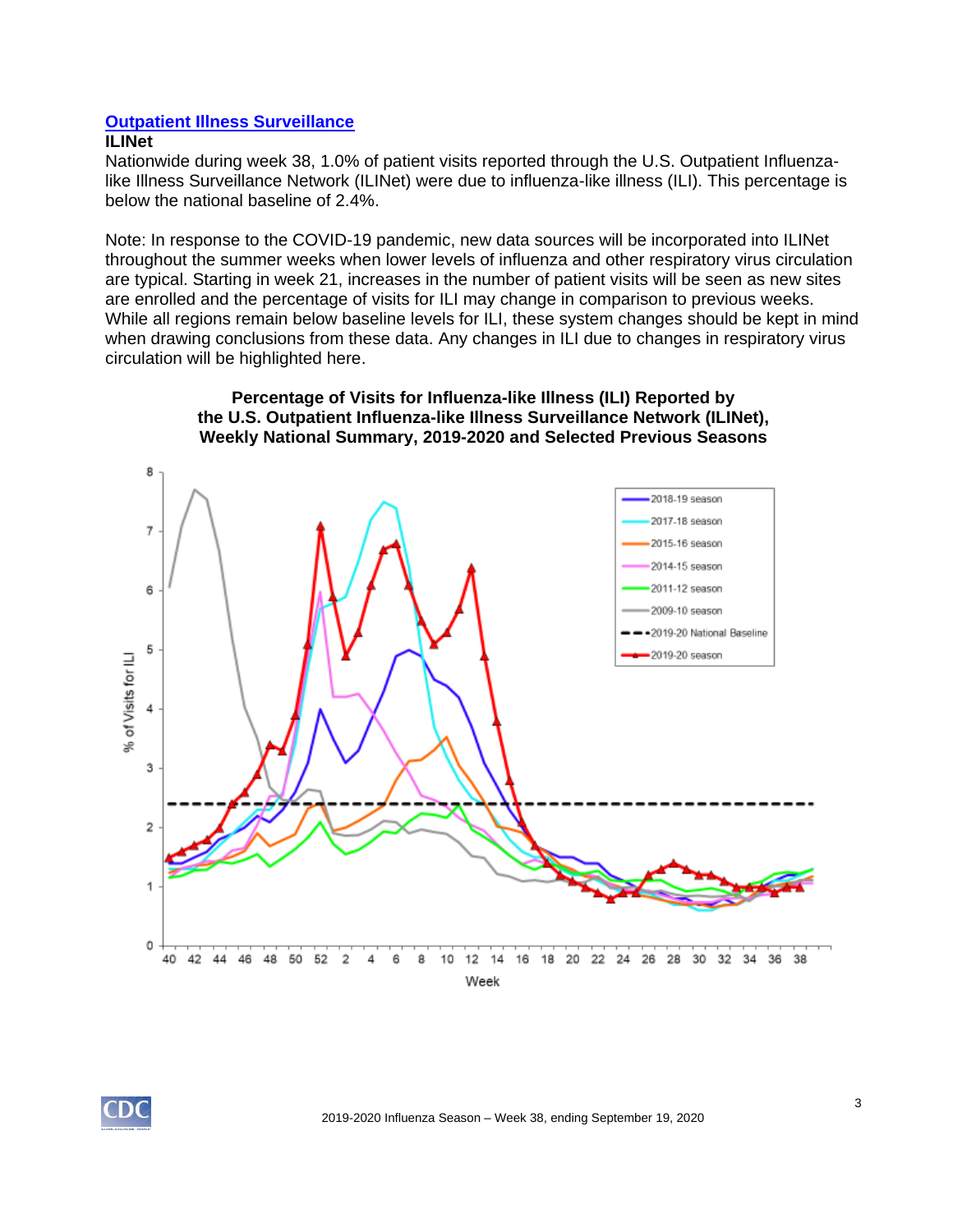## **ILI Activity Map**

Data collected in ILINet are used to produce a measure of [ILI activity\\*](https://www.cdc.gov/flu/weekly/overview.htm#anchor_1571167821424) by state.

During week 37, the following ILI activity levels were experienced:

- Moderate Puerto Rico.
- $Low Iowa$ .
- Minimal –New York City, and 48 states (Alabama, Arizona, Arkansas, California, Colorado, Connecticut, Delaware, Florida, Georgia, Hawaii, Idaho, Illinois, Indiana, Kansas, Kentucky, Louisiana, Maine, Maryland, Massachusetts, Michigan, Minnesota, Mississippi, Missouri, Montana, Nebraska, Nevada, New Hampshire, New Jersey, New Mexico, New York, North Carolina, North Dakota, Ohio, Oklahoma, Oregon, Pennsylvania, Rhode Island, South Carolina, South Dakota, Tennessee, Texas, Utah, Vermont, Virginia, Washington, West Virginia, Wisconsin, and Wyoming).
- Data were insufficient to calculate an ILI activity level from the District of Columbia, the U.S. Virgin Islands, and one state (Alaska).



#### Influenza-Like Illness (ILI) Activity Level Indicator Determined by Data Reported to ILINet

### 2019-20 Influenza Season Week 38 ending Sep 19, 2020

\*Data collected in ILINet may disproportionally represent certain populations within a state, and therefore, may not accurately depict the full picture of influenza activity for the whole state. Differences in the data presented here by CDC and independently by some state health departments likely represent differing levels of data completeness with data presented by the state likely being the more complete.

### **Additional information about medically attended visits for ILI for current and past seasons:** [Surveillance Methods](https://www.cdc.gov/flu/weekly/overview.htm#anchor_1539281266932) | FluView Interactive: [National, Regional, and State Data](https://gis.cdc.gov/grasp/fluview/fluportaldashboard.html) or [ILI Activity Map](https://gis.cdc.gov/grasp/fluview/main.html)

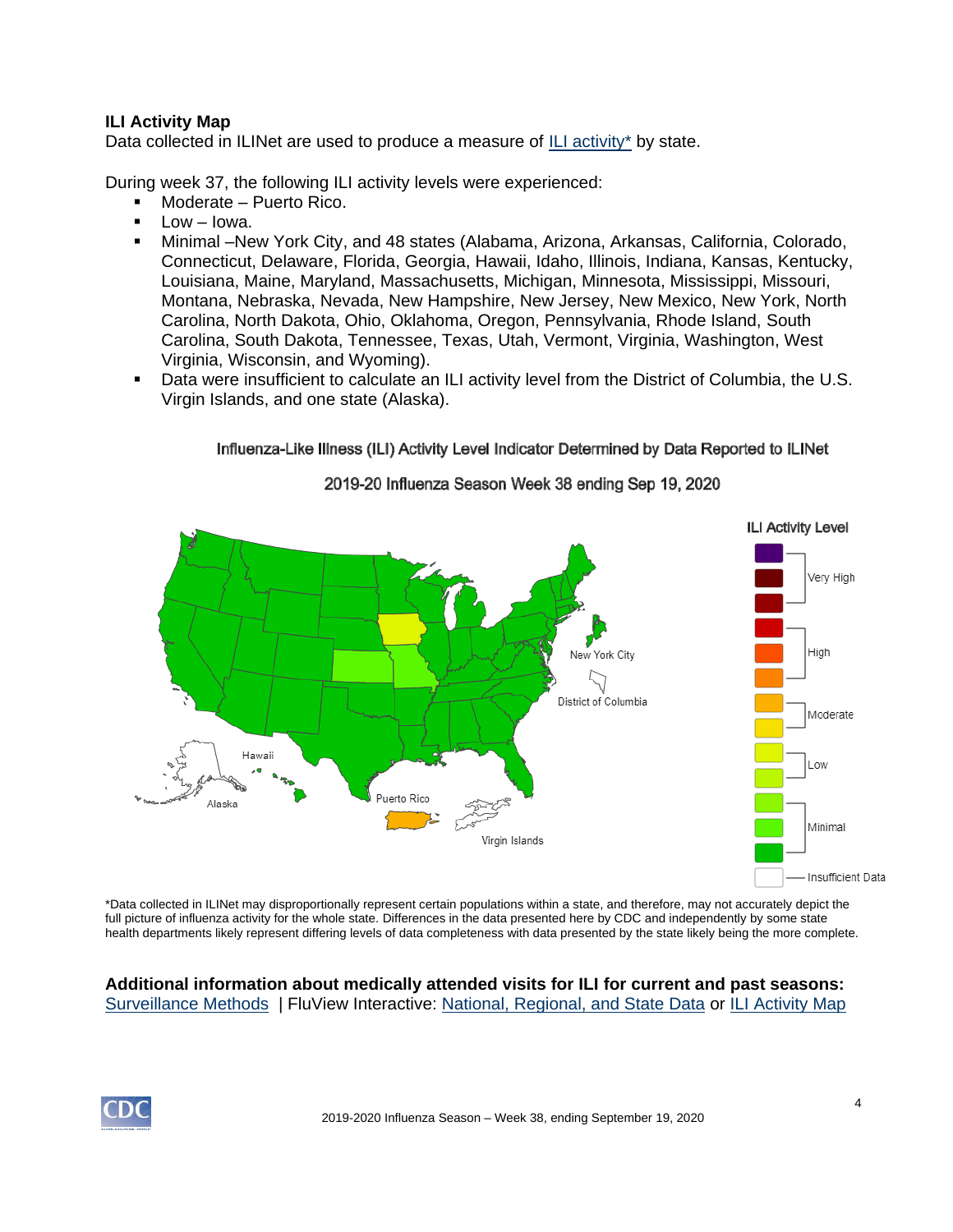**[Influenza-Associated Hospitalizations:](http://www.cdc.gov/flu/weekly/overview.htm#Hospitalization)** The Influenza Hospitalization Surveillance Network (FluSurv-NET) conducts all age population-based surveillance for laboratory-confirmed influenzarelated hospitalizations in select counties in the Emerging Infections Program (EIP) states and Influenza Hospitalization Surveillance Project (IHSP) states.

As in previous seasons, patients admitted for laboratory-confirmed influenza-related hospitalization after April 30, 2020 will not be included in FluSurv-NET. Data on patients admitted through April 30, 2020 will continue to be updated as additional information is received.

**Additional hospitalization surveillance information for current and past seasons and additional age groups:** [Surveillance Methods](https://www.cdc.gov/flu/weekly/overview.htm#Hospitalization) | [FluView Interactive](http://gis.cdc.gov/GRASP/Fluview/FluHospRates.html)

## **[Pneumonia and Influenza \(P&I\) Mortality Surveillance](https://www.cdc.gov/flu/weekly/overview.htm#anchor_1539281356004)**

Based on National Center for Health Statistics (NCHS) mortality surveillance data available on September 24, 2020, 5.4% of the deaths occurring during the week ending September 19, 2020 (week 38) were due to P&I. This percentage is below the epidemic threshold of 5.6% for week 38.

Weekly mortality surveillance data include a combination of machine coded and manually coded causes of death collected from death certificates. Percentages of deaths due to pneumonia and influenza (P&I) are higher among manually coded records than more rapidly available machine coded records. Due to the additional time needed for manual coding, the initially reported P&I percentages are likely to increase as more data are received and processed.



**Additional pneumonia and influenza mortality surveillance information for current and past seasons:** [Surveillance Methods](https://www.cdc.gov/flu/weekly/overview.htm#anchor_1539281356004) | [FluView Interactive](https://gis.cdc.gov/grasp/fluview/mortality.html)